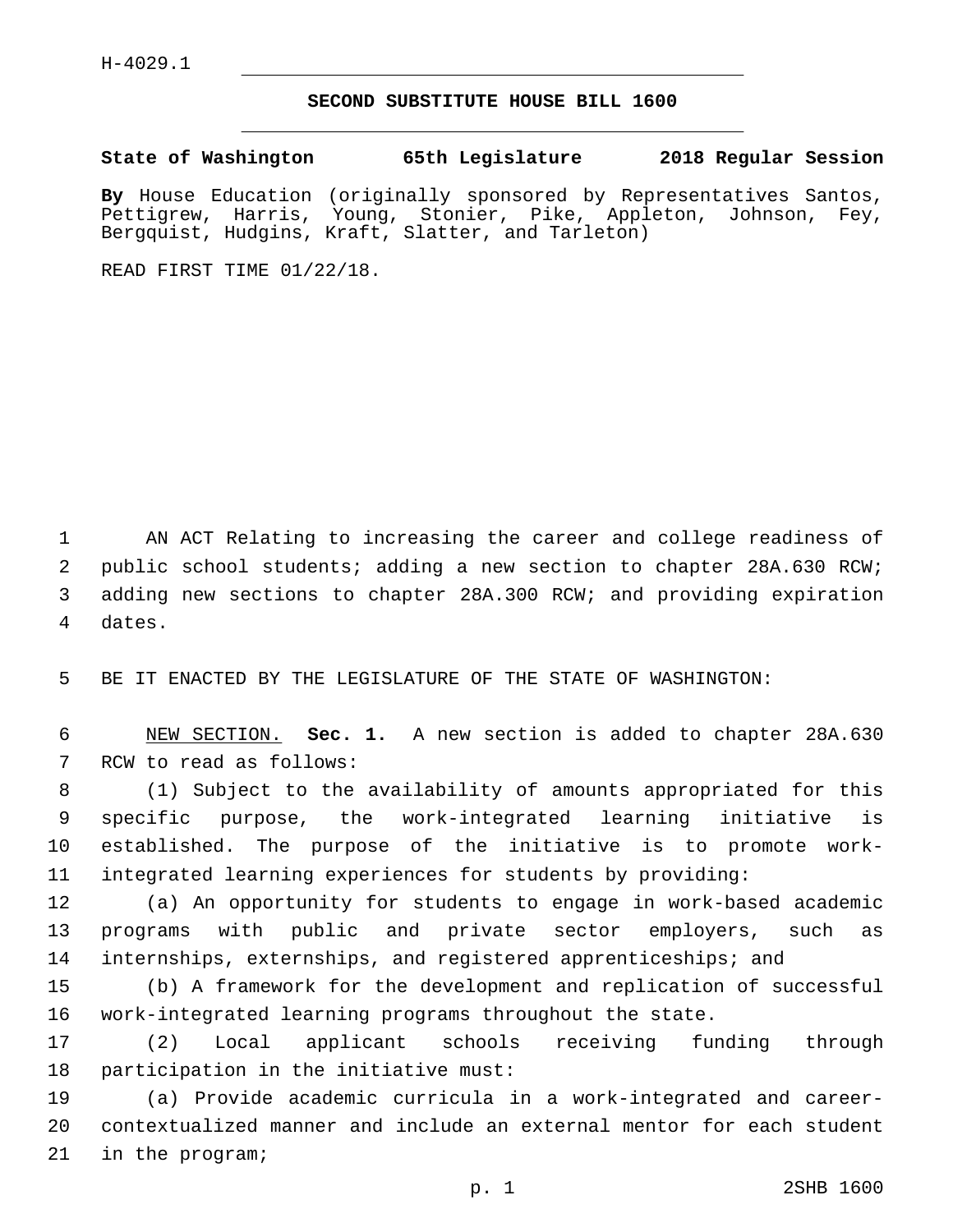(b) Demonstrate collaboration with and input from students, parents or guardians, local employers, community members, a workforce development council, and a labor organization. Evidence of local collaborations may include but are not limited to partnerships with a dropout reengagement organization, an apprenticeship sponsor, a community and technical college, a STEM network, or a homeless youth 7 service organization;

 (c) Reflect local circumstances, including local industries, 9 employers, and labor markets;

 (d) Comply with graduation requirements established by the state 11 board of education; and

 (e) Align the high school and beyond plans of participating students to reflect opportunities that may be available through the 14 initiative.

 (3)(a) By August 1, 2020, and August 1, 2021, local applicant schools selected to participate in the work-integrated learning initiative must, in accordance with this section and section 3 of this act, submit to the advisory committee created in section 3 of this act an interim and an end-of-project report that includes numeric and other data summarizing the effects of their work- integrated learning project programs on high school graduation rates, state test scores, and community partnerships, including partnerships 23 with local employers and industries.

 (b) In complying with this subsection (3), local applicant schools must also provide other data and information as requested by the center for the improvement of student learning and the Washington state institute for public policy in accordance with section 4 of 28 this act.

 (4) For the purposes of this section and sections 2, 3, and 4 of this act, "work-integrated learning" includes but is not limited to early, frequent, and systematic learning experiences that are essential for preparing Washington youth for high-demand, family-wage jobs in Washington state, and that engage students in grades five through twelve or through high school dropout reengagement plans.

 NEW SECTION. **Sec. 2.** A new section is added to chapter 28A.300 36 RCW to read as follows:

 (1)(a) Subject to the availability of amounts appropriated for this specific purpose, the office of the superintendent of public instruction shall contract with a statewide nonprofit organization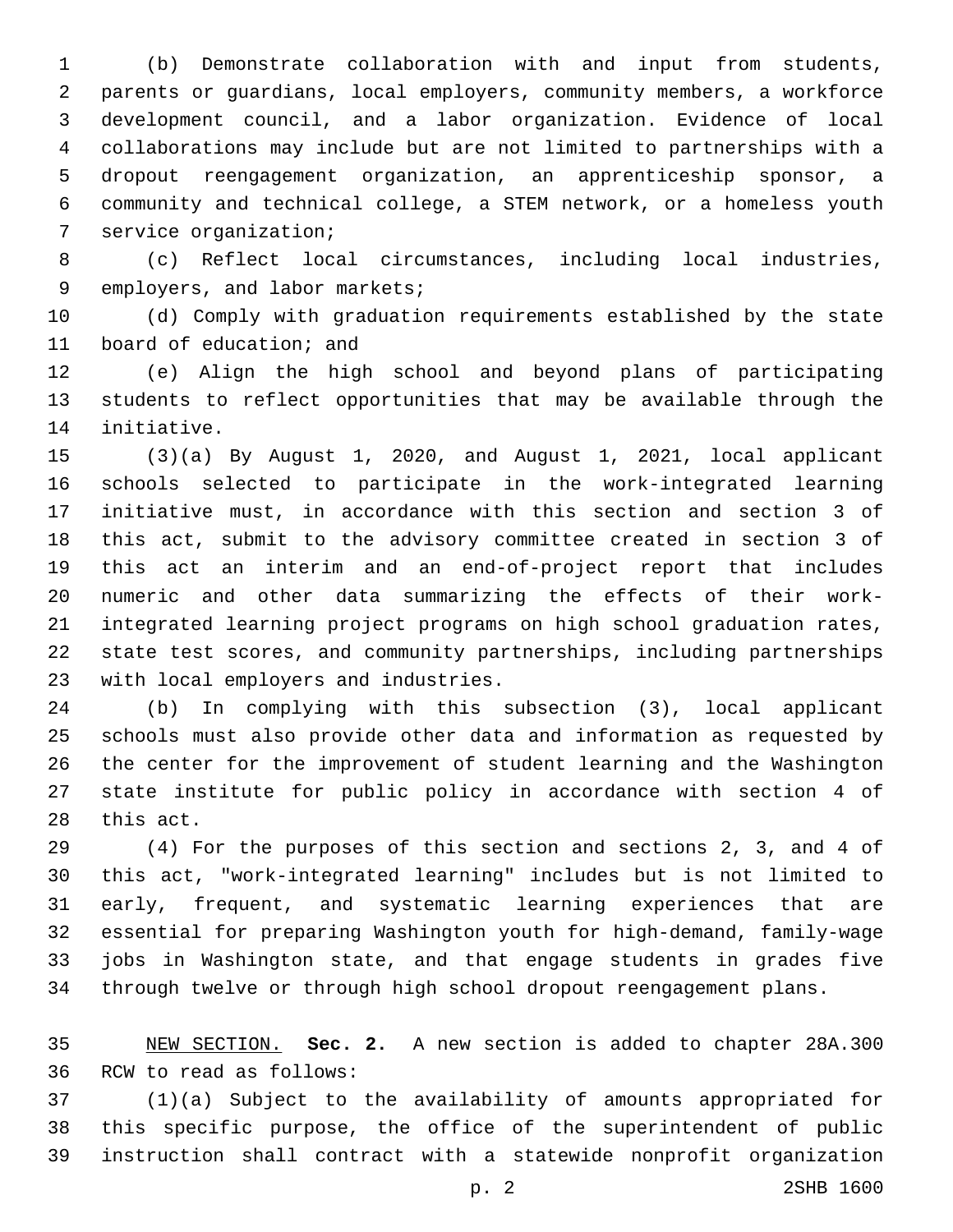with expertise in promoting and supporting work-integrated learning from early learning through postsecondary education to establish a matching grant program to fund projects implemented by local applicant schools identified in section 1 of this act.

 (b) The matching grant program shall include the following minimum requirements for local applicant schools:6

 (i) Measurable and accountable focus on low-income youth, 8 homeless youth, and youth of color;

 (ii) Accountability for increasing registered youth apprenticeships, internships, mentors, career planning, and other 11 work-integrated learning experiences;

 (iii) Regional coordinators or liaisons to facilitate links between schools, higher education institutions, business, labor, and the community in developing internships and other work-integrated 15 learning experiences; and

 (iv) System-wide support for work-integrated learning experiences, including but not limited to career awareness, career explorations, career counseling, and career preparation and training.

 (2)(a) Grant funds awarded in accordance with this section may be expended only to the extent that they are equally matched by private sector cash contributions for the program. Grantees must provide reports to the center for the improvement of student learning and the Washington state institute for public policy in accordance with 24 section 4 of this act.

 (b) By November 15, 2020, and yearly thereafter, the office of the superintendent of public instruction must provide an evaluation to the governor and the education and economic development committees 28 of the house of representatives and the senate.

 NEW SECTION. **Sec. 3.** A new section is added to chapter 28A.300 30 RCW to read as follows:

 (1) The superintendent of public instruction, in consultation with the employment security department and the workforce training and education coordinating board, shall convene a work-integrated learning advisory committee to provide advice to the legislature and the education and workforce sectors on creating opportunities for students to: Explore and understand a wide range of career-related 37 opportunities through applied learning; engage with industry mentors; 38 and plan for career and college success.

(2) The committee shall:39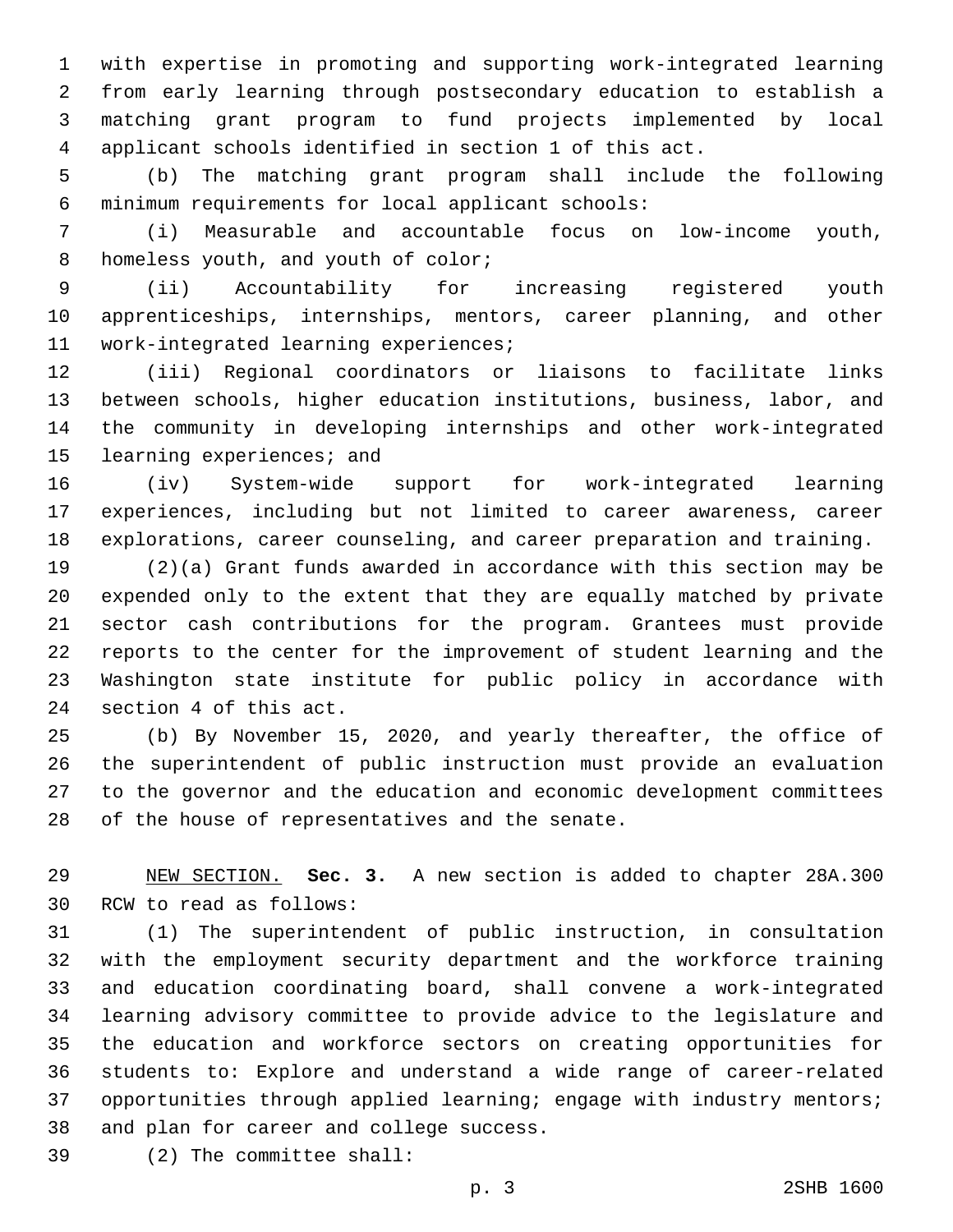(a) Assist the office of the superintendent of public instruction in the development of an application process and the selection of local applicant schools to participate in the initiative established 4 in section 1 of this act;

 (b) Advise the superintendent of public instruction on the development and implementation of work-integrated learning 7 instructional programs;

 (c) Review the instructional programs of local applicant schools selected to develop and implement work-integrated learning project 10 programs under section 1 of this  $acti$ 

 (d) Analyze barriers to statewide adoption of work-integrated and 12 career-related learning opportunities and instructional programs;

 (e) Recommend policies to implement work-integrated and career- related strategies that increase college and career readiness of students statewide. Policies recommended under this subsection (2)(e) may include, but are not limited to: (i) Policies related to aligning career and technical education programs with statewide and local industry projections and career cluster needs evidenced through economic development data and appropriate longitudinal data; and (ii) the completion of remedial courses required by colleges and 21 universities; and

 (f) Consult with individuals from the public and private sectors with expertise in career and technical education and work-integrated training, including representatives of labor unions, professional technical organizations, and business and industry.

 (3) The committee must, at a minimum, be composed of the 27 following members:

 (a) One member from each of the two largest caucuses of the senate, appointed by the president of the senate;

 (b) One member from each of the two largest caucuses of the house of representatives, appointed by the speaker of the house of 32 representatives;

 (c) The superintendent of public instruction or the 34 superintendent's designee;

 (d) One educator representing the K-12 career and technical education sector, appointed by the superintendent of public instruction, as determined from recommendations of the association 38 for career and technical education;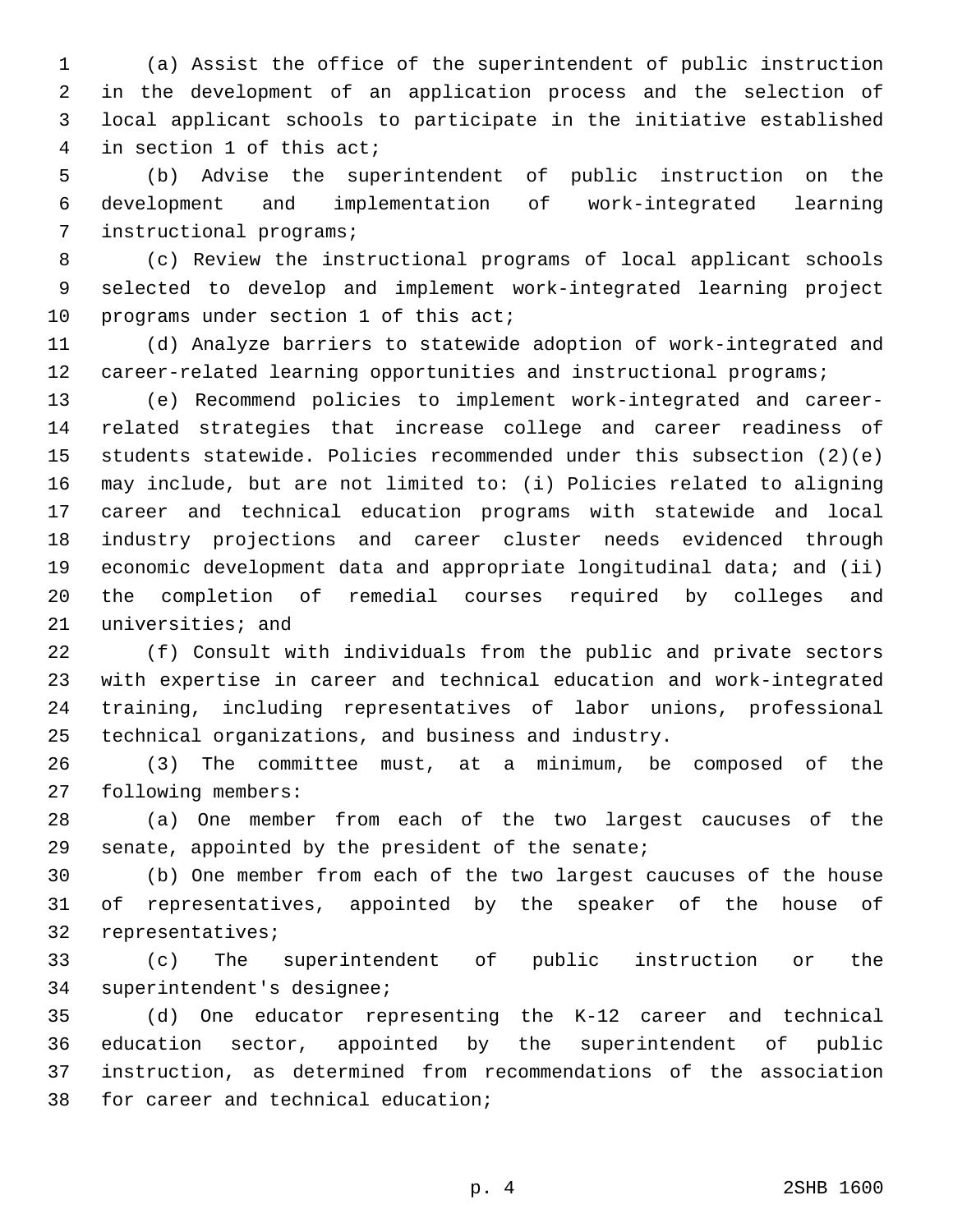(e) One school counselor appointed by the superintendent of public instruction, as determined from recommendations of the school 3 counselor association;

 (f) One educator representing the community and technical colleges, appointed by the state board for community and technical colleges;6

 (g) One member of the governor's office specializing in career and technical education and workforce needs, appointed by the 9 qovernor; and

 (h) One member of the workforce training and education coordinating board, designated by the workforce training and 12 education coordinating board.

 (4) The committee shall convene a subcommittee that includes members representing manufacturing, industry, labor, apprenticeships, 15 and other members with specialized expertise.

 (5) The chair or cochairs of the committee and subcommittee must 17 be selected by the members of the committee.

 (6) Staff support for the committee and the subcommittee must be provided by the office of the superintendent of public instruction.

 (7) The committee shall report its findings and recommendations to the state board for community and technical colleges, the state board of education, the student achievement council, and, in accordance with RCW 43.01.036, the education committees and economic development committees of the house of representatives and the senate 25 by July 1, 2022.

26 (8) This section expires September 1, 2022.

 NEW SECTION. **Sec. 4.** A new section is added to chapter 28A.300 28 RCW to read as follows:

 (1) Subject to the availability of amounts appropriated for this specific purpose, the center for the improvement of student learning and the Washington state institute for public policy shall jointly review and analyze the reports and data submitted in accordance with sections 1(3) and 2(2) of this act to evaluate the work-integrated learning project programs. The purpose of the evaluation is to determine:35

 (a) The impact on in-school progress, high school graduation rates, state test scores, indicators of career and college readiness, employment outcomes, and community partnerships. In accordance with this subsection (1)(a), and to the maximum extent practicable, the

p. 5 2SHB 1600